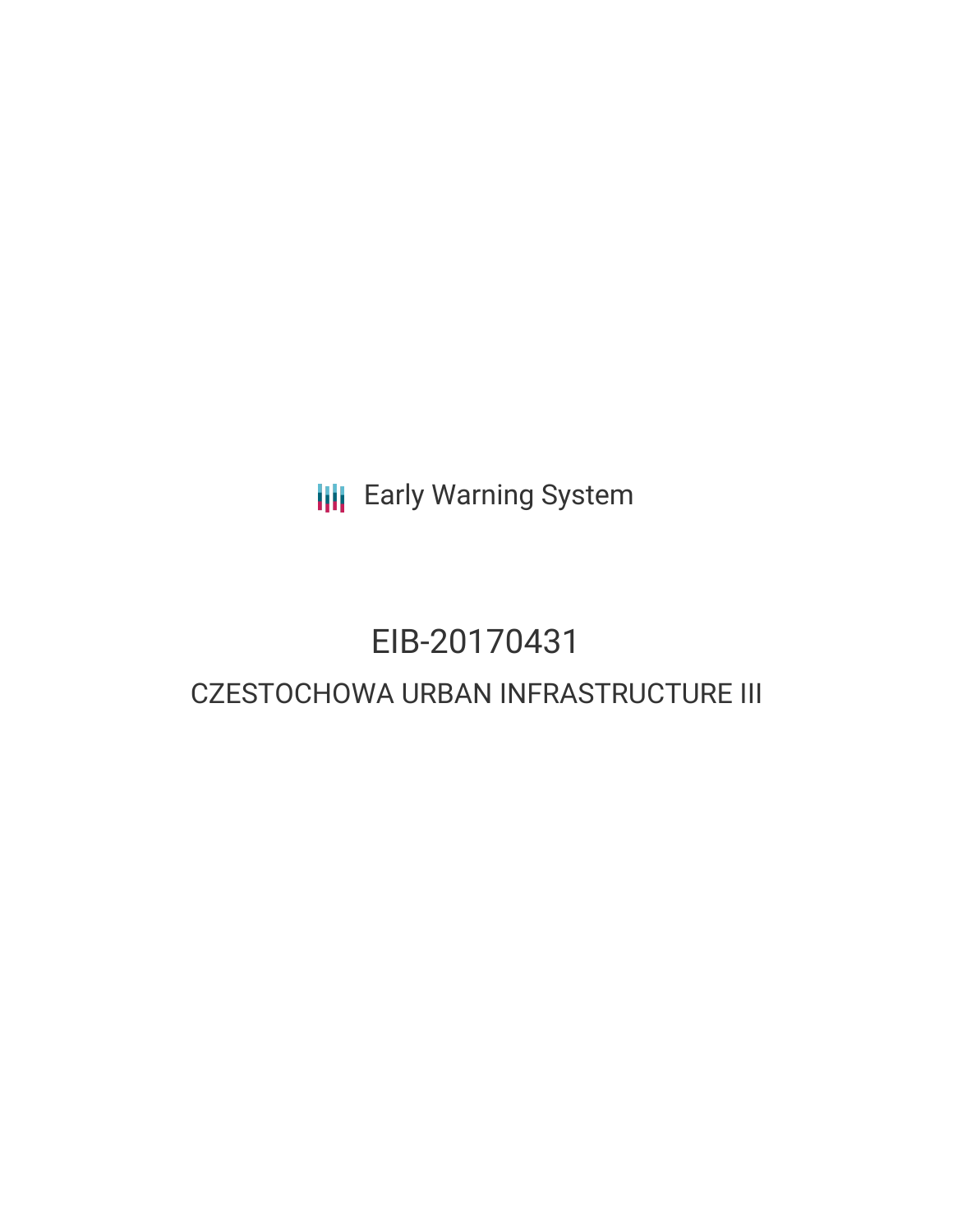

## **Quick Facts**

| <b>Countries</b>               | Poland                                  |
|--------------------------------|-----------------------------------------|
| <b>Specific Location</b>       | Czestochowa                             |
| <b>Financial Institutions</b>  | European Investment Bank (EIB)          |
| <b>Status</b>                  | Proposed                                |
| <b>Bank Risk Rating</b>        | U                                       |
| <b>Borrower</b>                | CITY OF CZESTOCHOWA                     |
| <b>Sectors</b>                 | Climate and Environment, Infrastructure |
| <b>Investment Type(s)</b>      | Loan                                    |
| <b>Investment Amount (USD)</b> | $$68.62$ million                        |
| <b>Project Cost (USD)</b>      | \$192.85 million                        |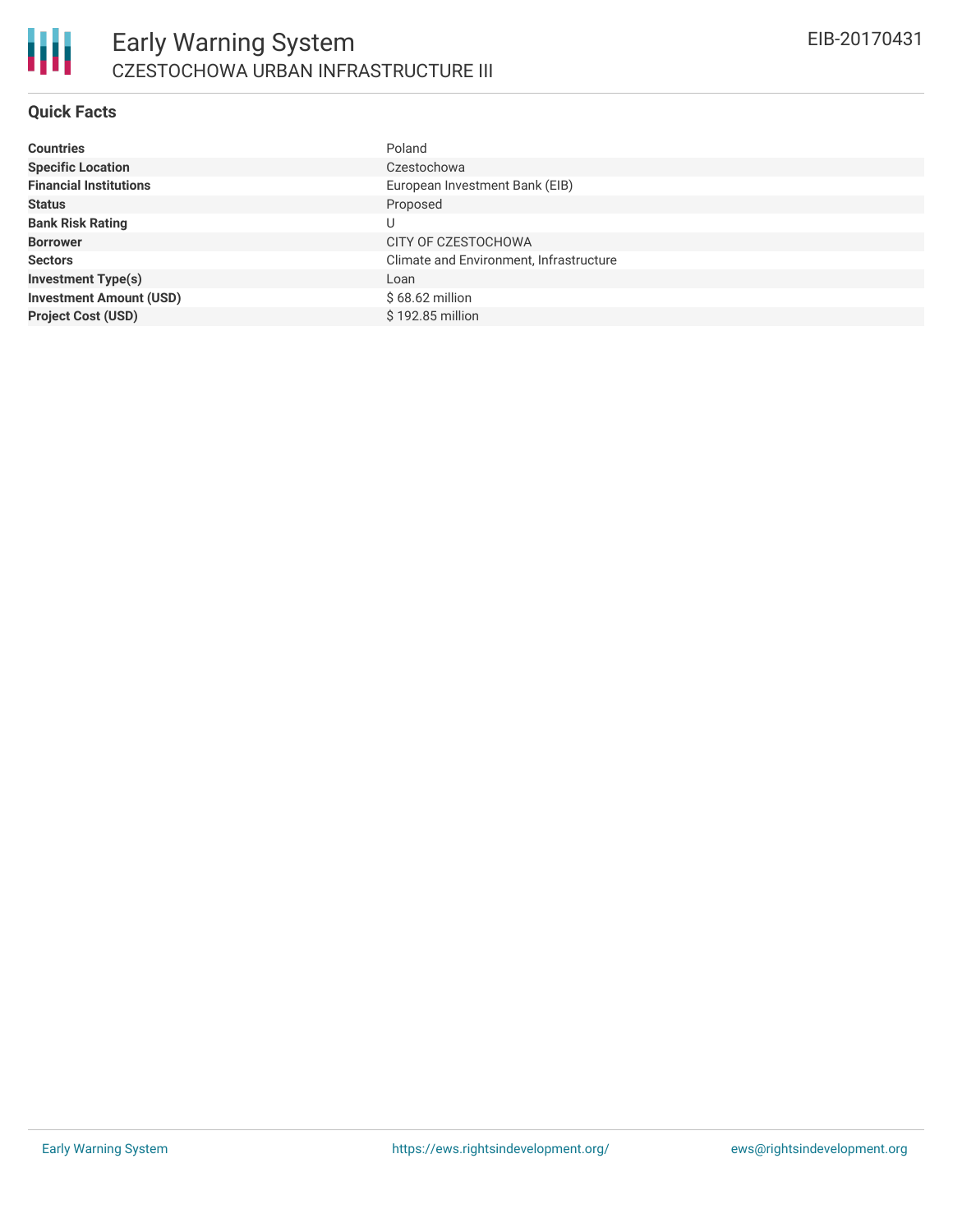

## **Project Description**

This project finances eligible urban development and infrastructure modernization investments in the city of Czestochowa, including climate action components.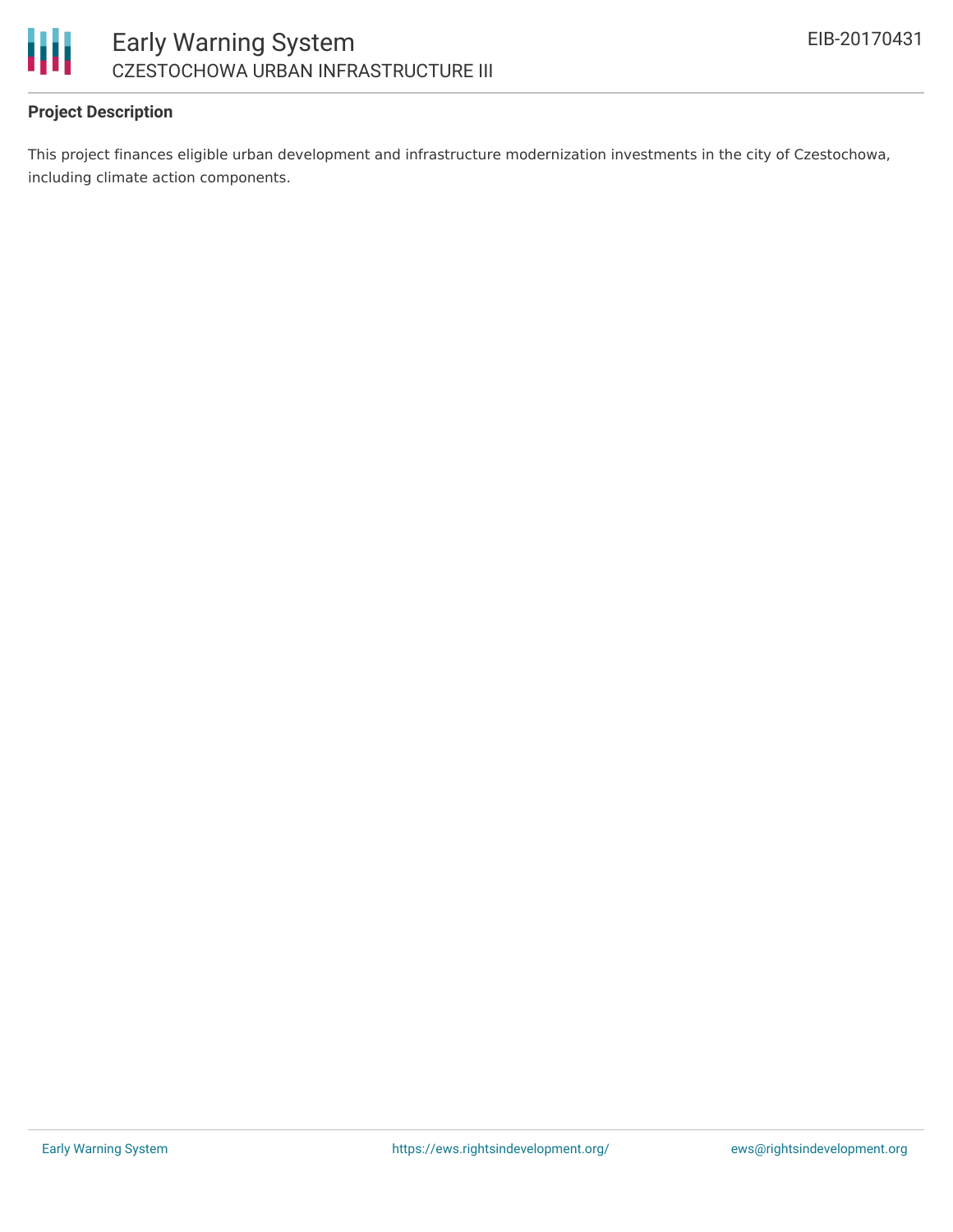# 冊

# Early Warning System CZESTOCHOWA URBAN INFRASTRUCTURE III

## **Investment Description**

European Investment Bank (EIB)